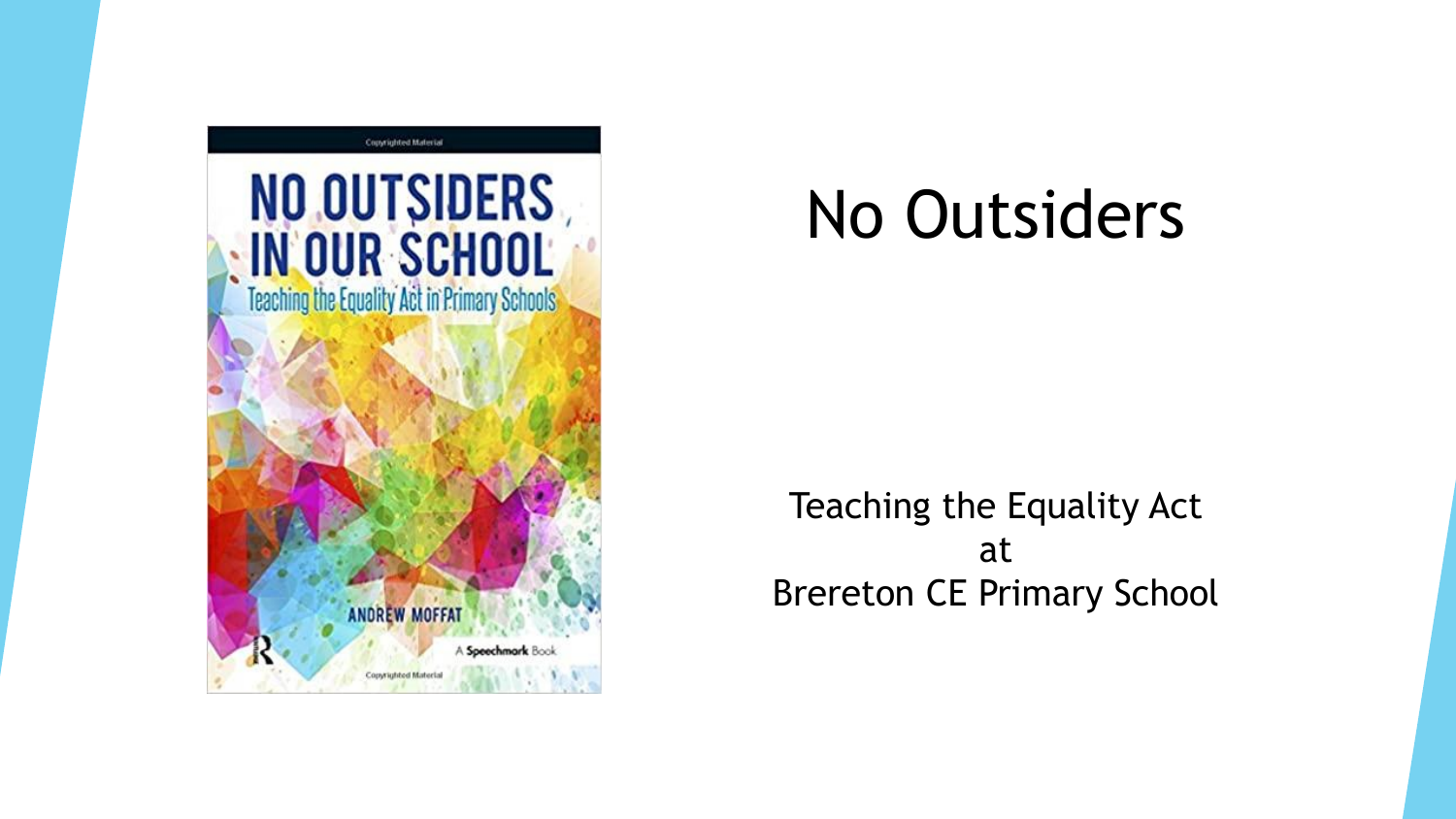#### What is the Equality Act (2010)?

The Equality Act 2010 states that it is against the law to discriminate against anyone because of:

- **Age**
- **Disability**
- Gender reassignment
- Marriage or civil partnership
- Pregnancy or maternity
- Race
- Religion or belief
- Sex/gender
- Sexual orientation

Government, 2010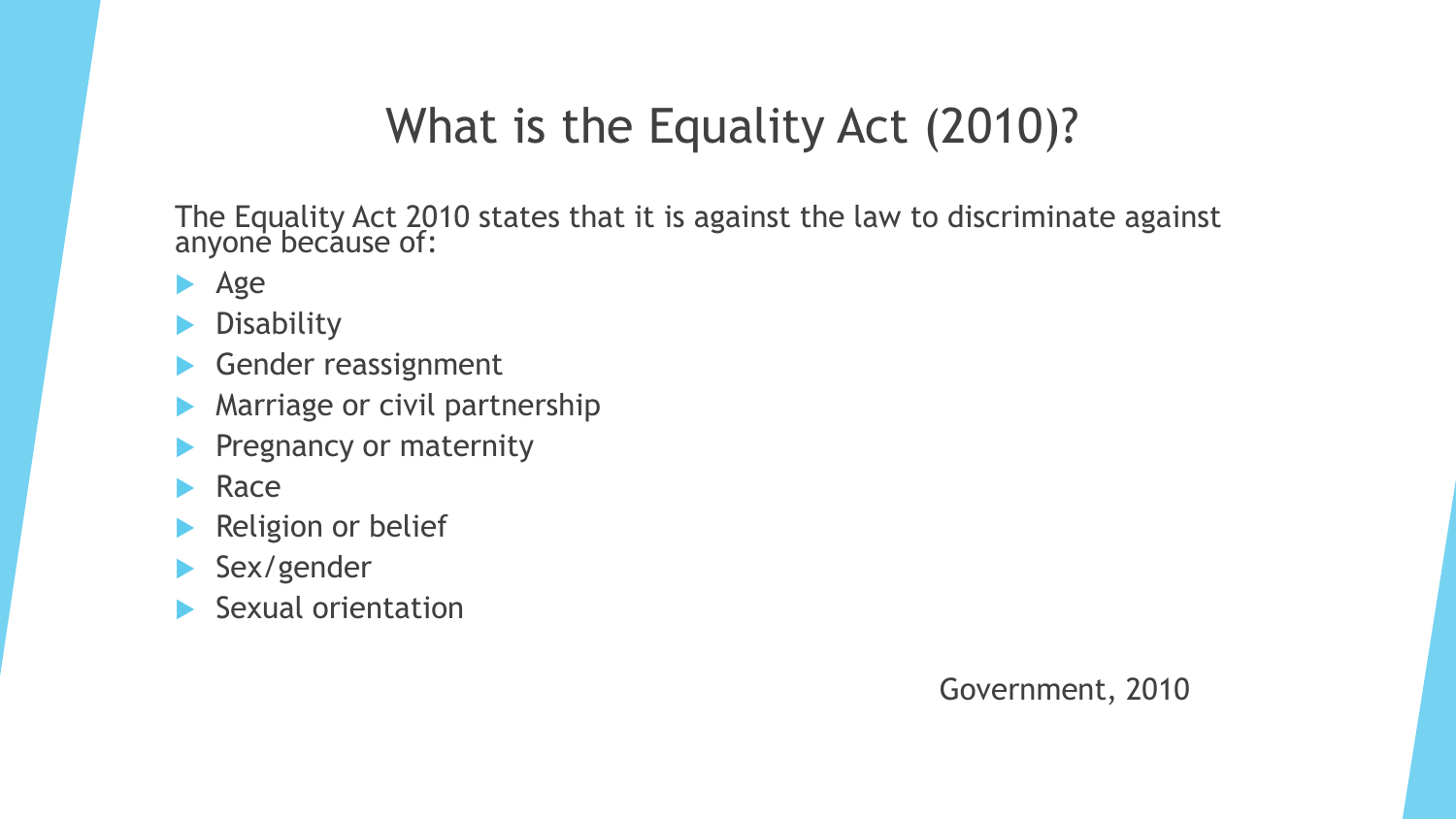The public sector Equality Duty came into force on 5<sup>th</sup> April 2011 and requires that public bodies (including schools):

- Have due regard to the need to eliminate discrimination
- Advance equality of opportunity
- Foster good relationships between different people when carrying out their activities.

Government Equalities Office 2013

This makes it clear that promoting some of the protected characteristics of the Equality Act while ignoring others is against the UK law.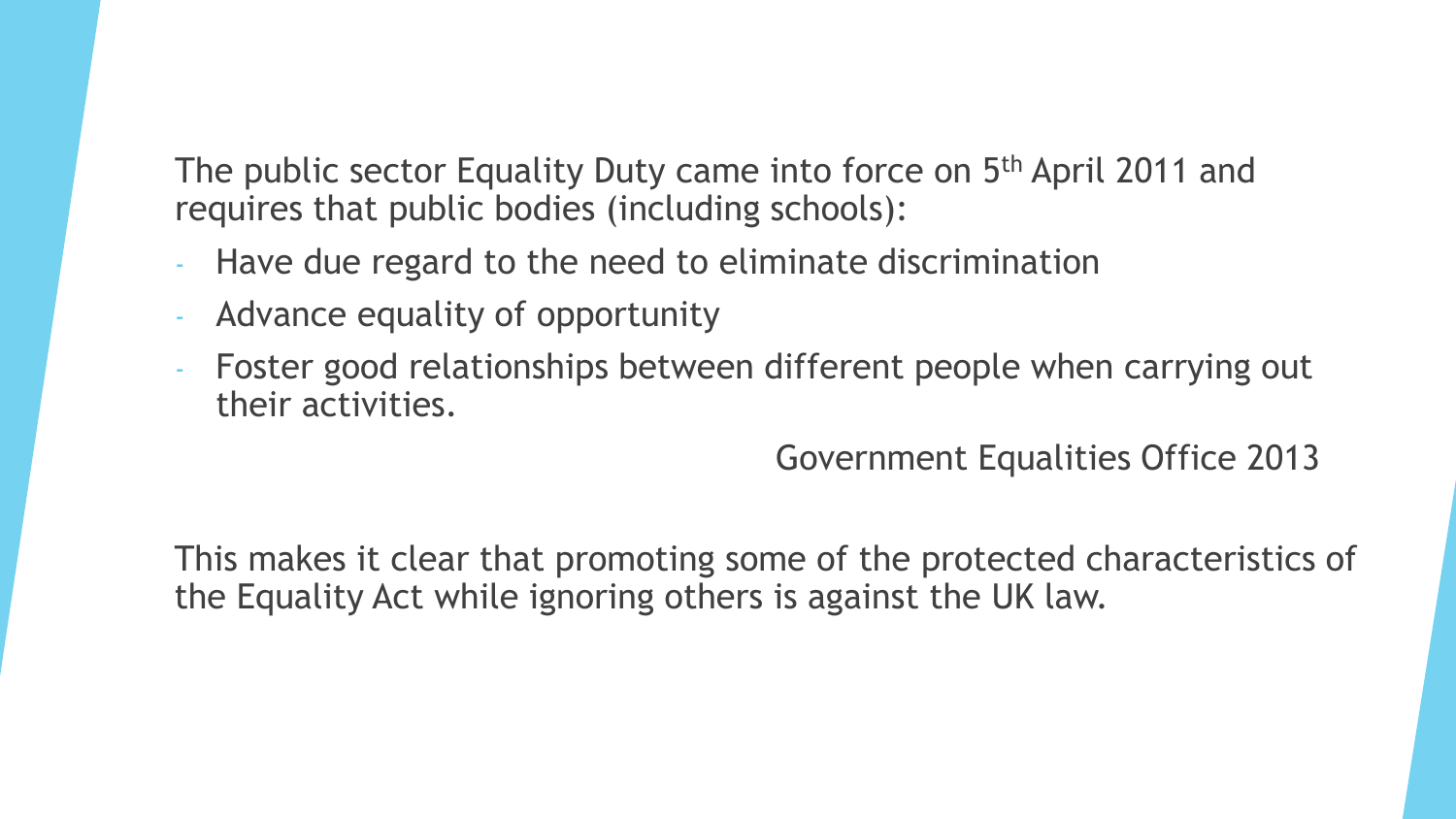At Brereton, we will address this through a project called 'No Outsiders'. By being a No Outsiders school, this means that we celebrate diversity and are committed to the principles of inclusion and equality. We want every member of our school community, as well as every visitor, to feel welcome and able to be themselves without fear of discrimination.

No Outsiders will form part of our Personal, Social, Health and Emotional (PSHE) curriculum and will be taught through a series of picture books addressing the different areas of the Equality Act. They will be taught the message:

- that every individual is equal regardless of their age, gender, race, religion, belief, marital status, transgender identity and sexual orientation.
- that each individual should be met with respect and tolerance without discrimination or hatred.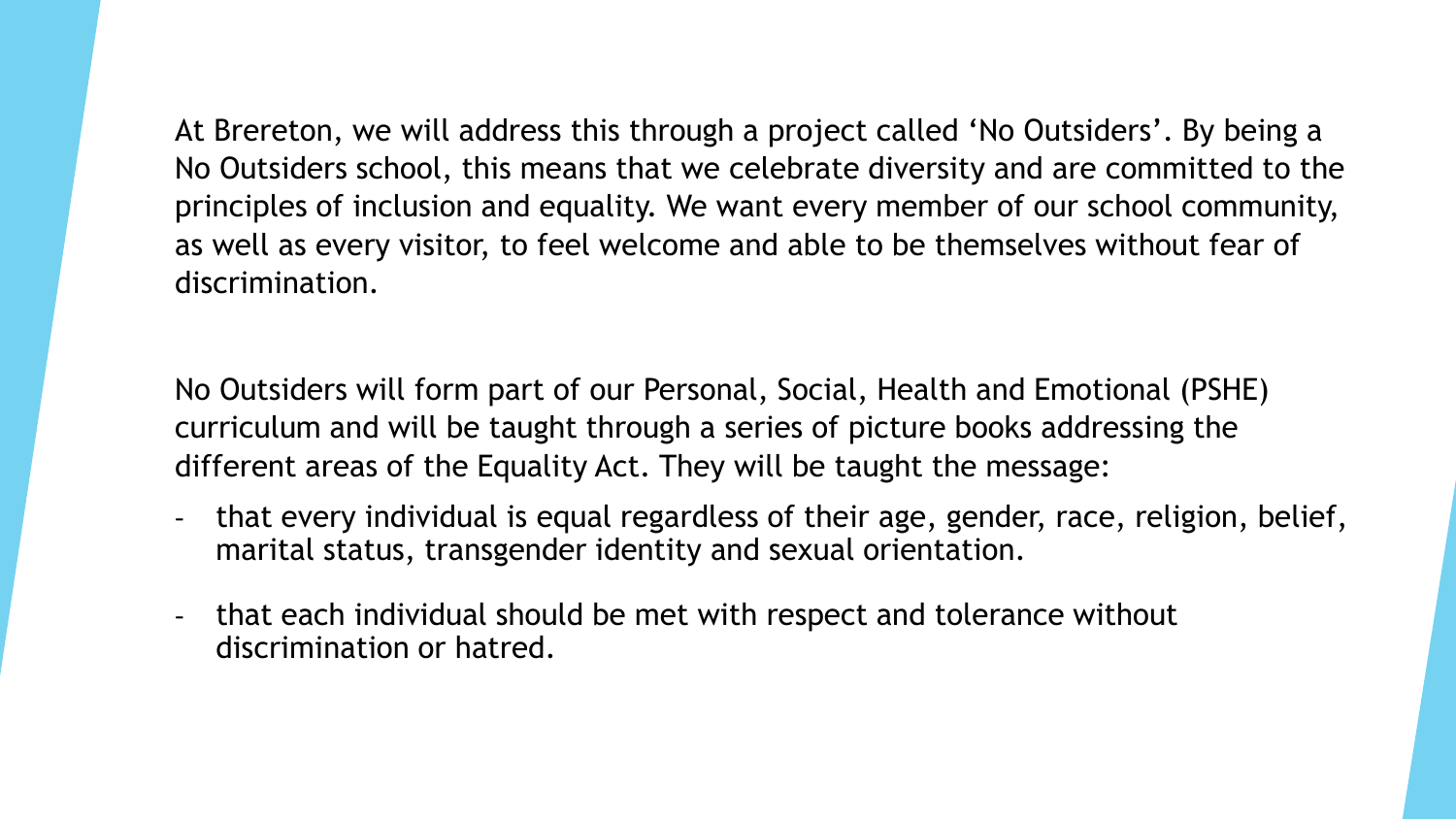### EYFS:









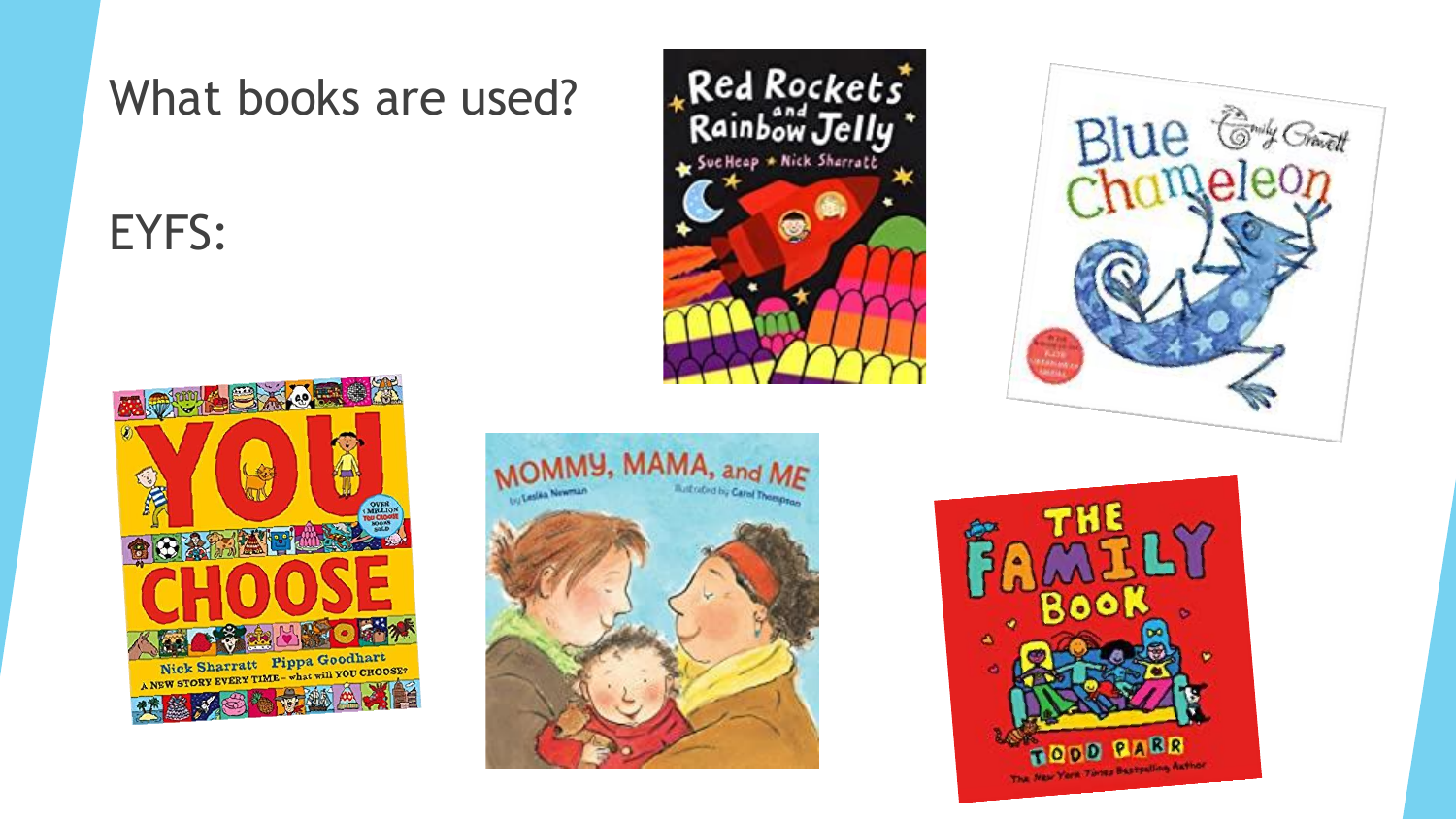## What is the lesson outcome or focus? EYFS:



#### To say what I think



To celebrate my family.



To understand that all families are different.



To understand that it is okay to like different things.



To make friends with someone different.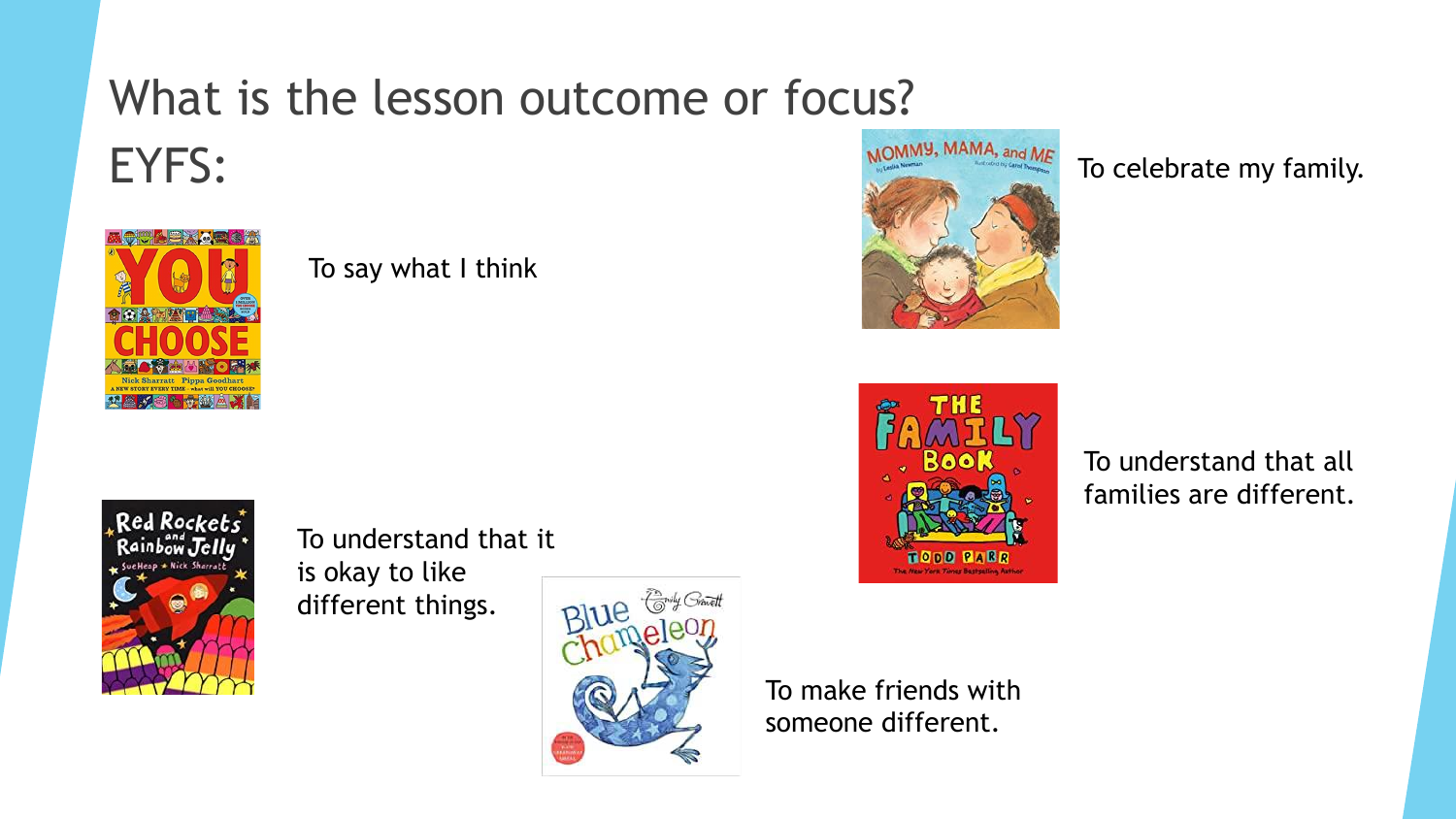#### Year 1:









my world,<br>your world ★ melanie walsh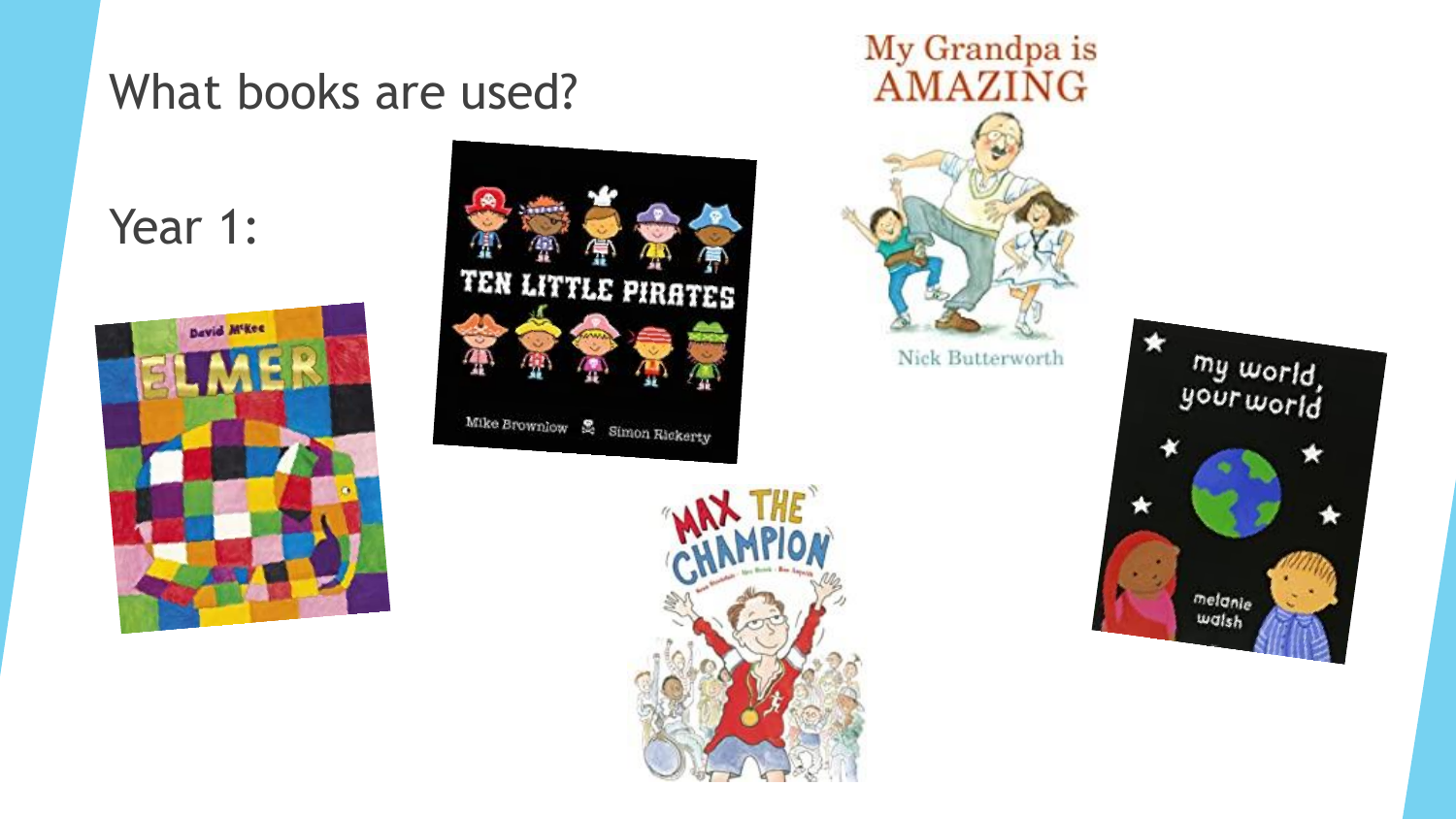### What is the lesson outcome or focus? Year 1:



To like the way I am.



To play with boys and girls



To understand that our bodies work in different ways.



To recognise that people are different ages.



To understand that we share the world with lots of people.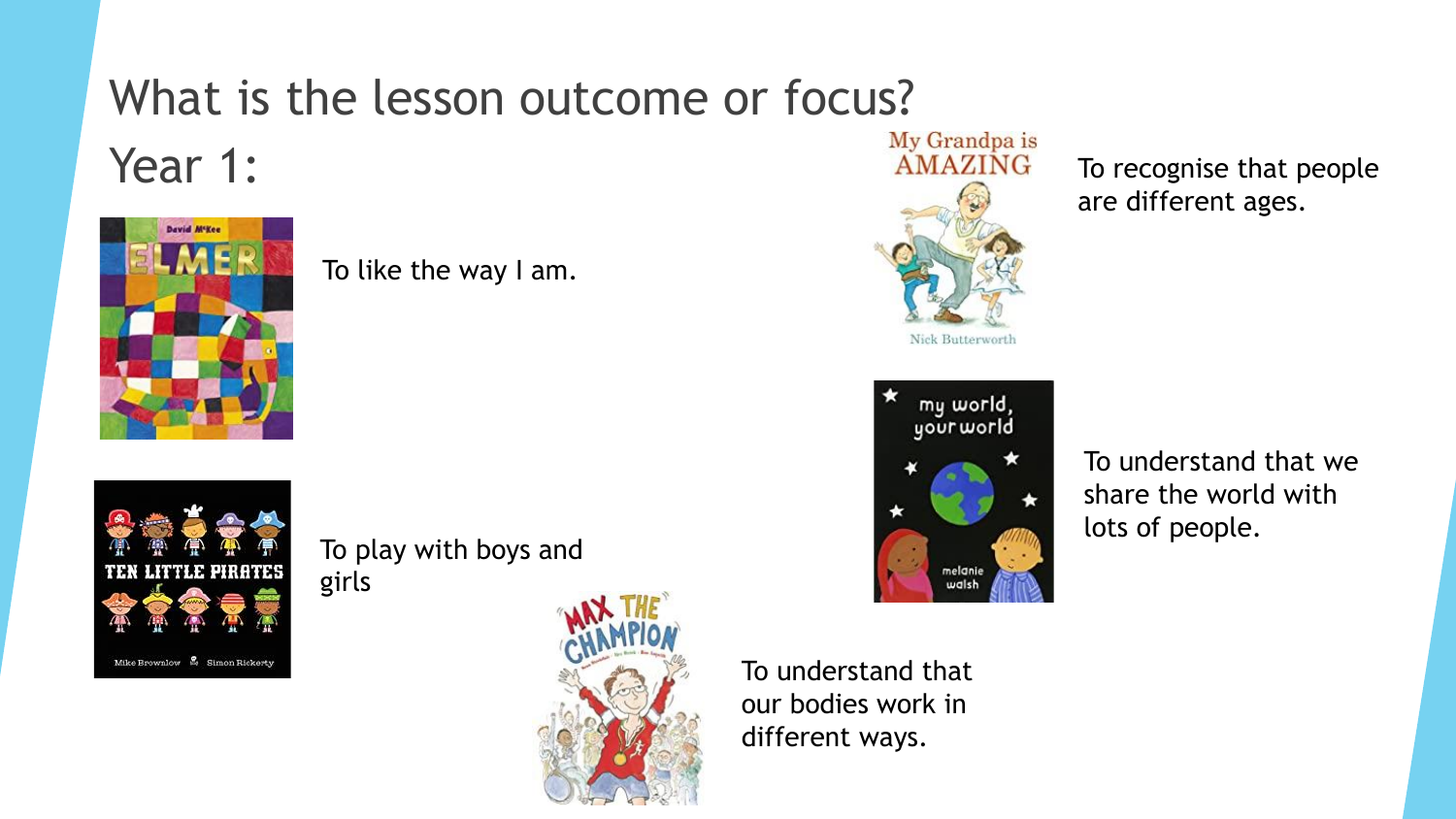



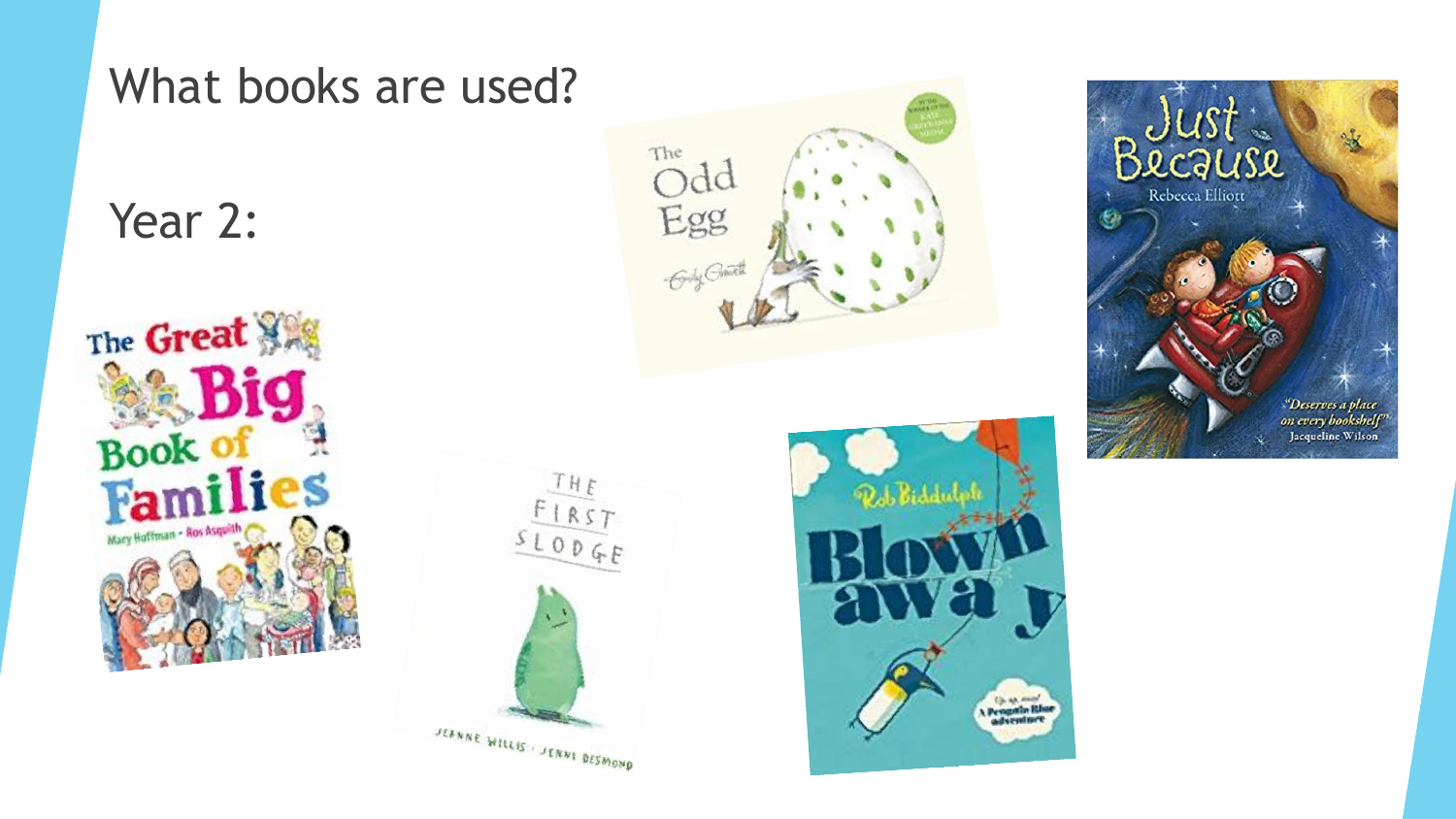# What is the lesson outcome or focus?

Year 2:



To understand what diversity is





The

Odd Egg Guly Group

To understand what makes someone feel proud.



To feel proud of being different.





To understand how we share the world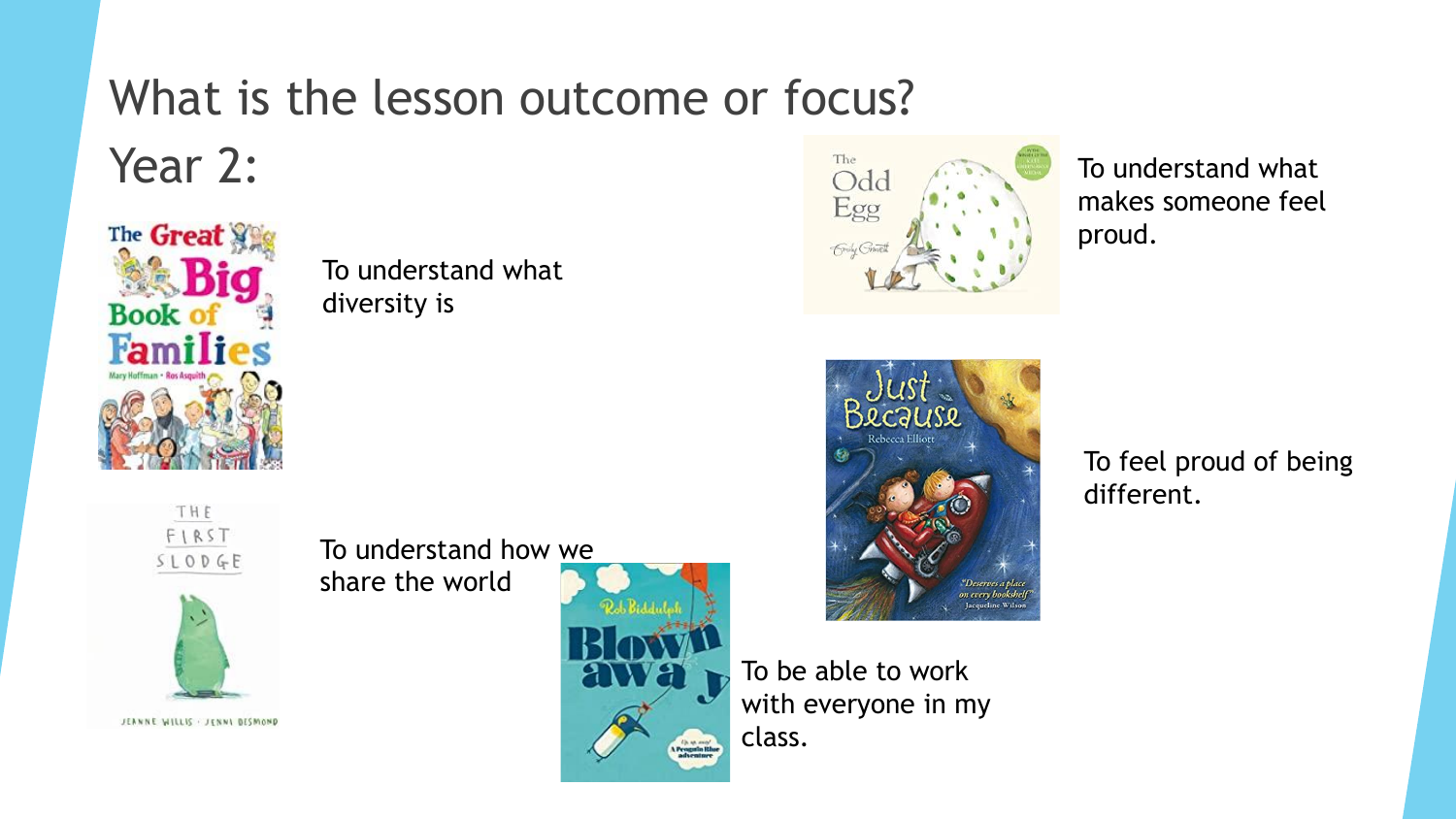



MICHAEL ROSEN BOB GRAHAM



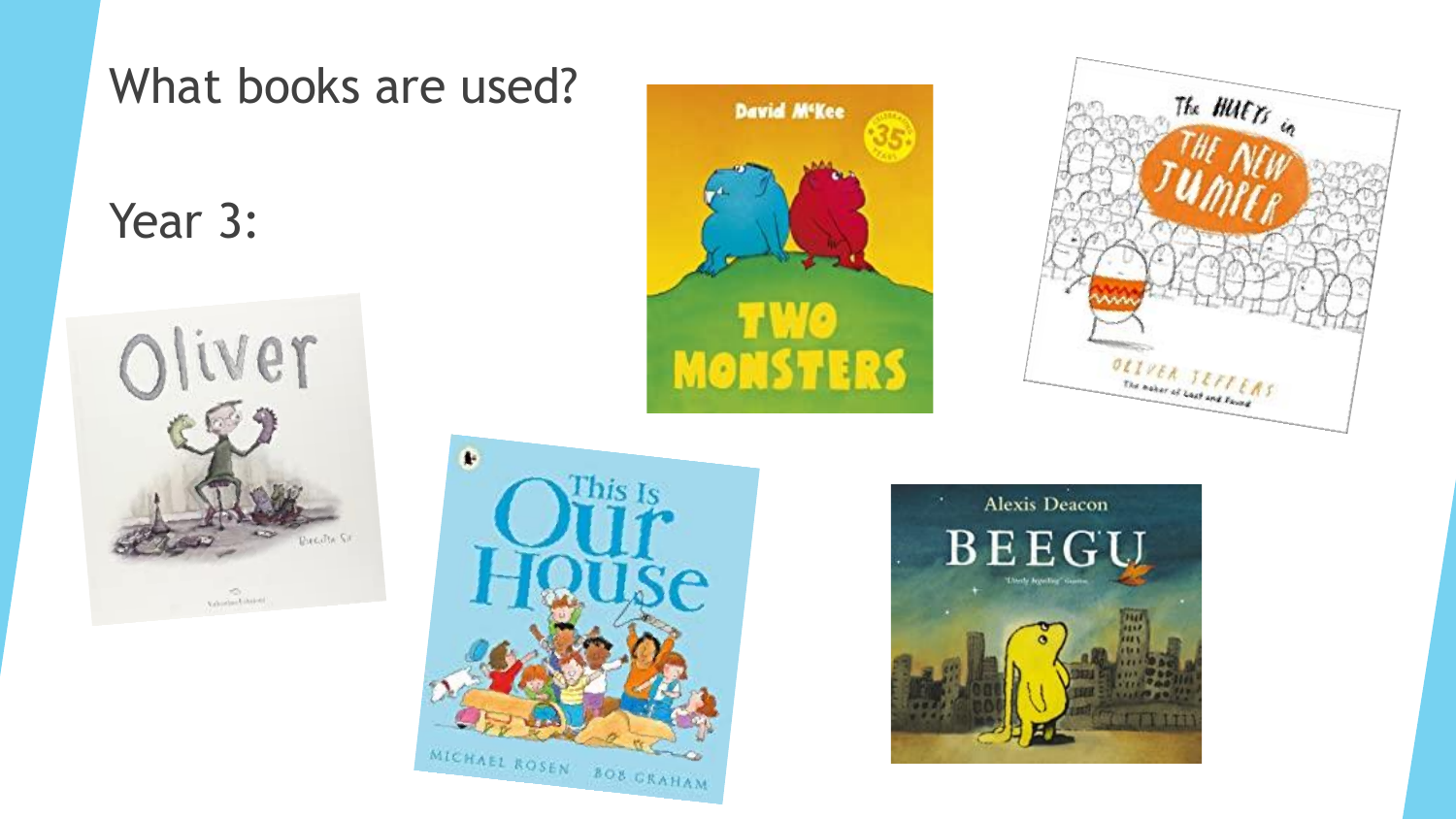### What is the lesson outcome or focus? Year 3:



To understand how difference can affect someone.



To find a solution to a problem



To understand what 'discrimination'

means.



OLIVER SEFTERS The natur of Lost and Favour

The **HUFTs** in

Use strategies to help someone who feels different.

To be welcoming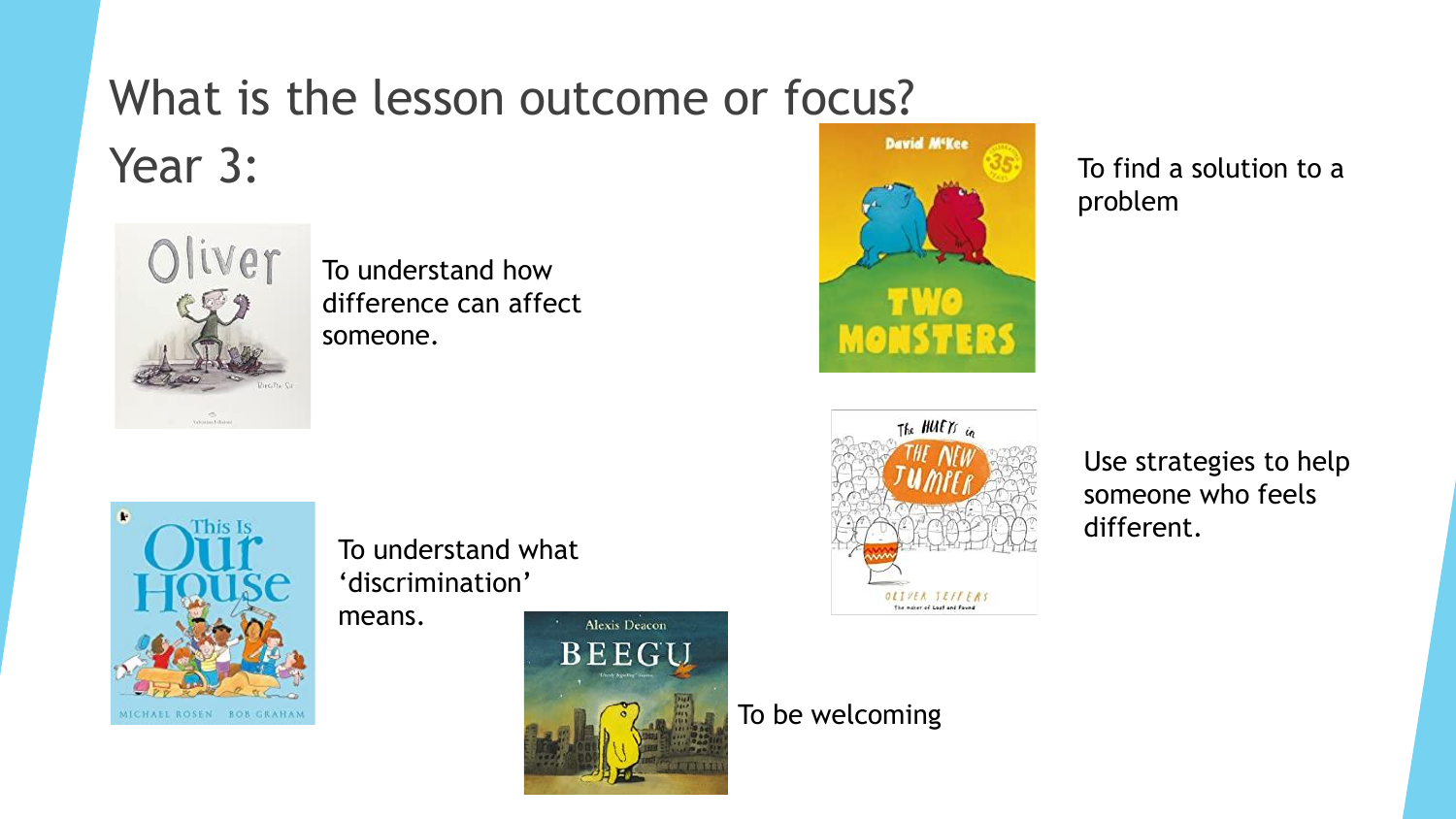#### Year 4:









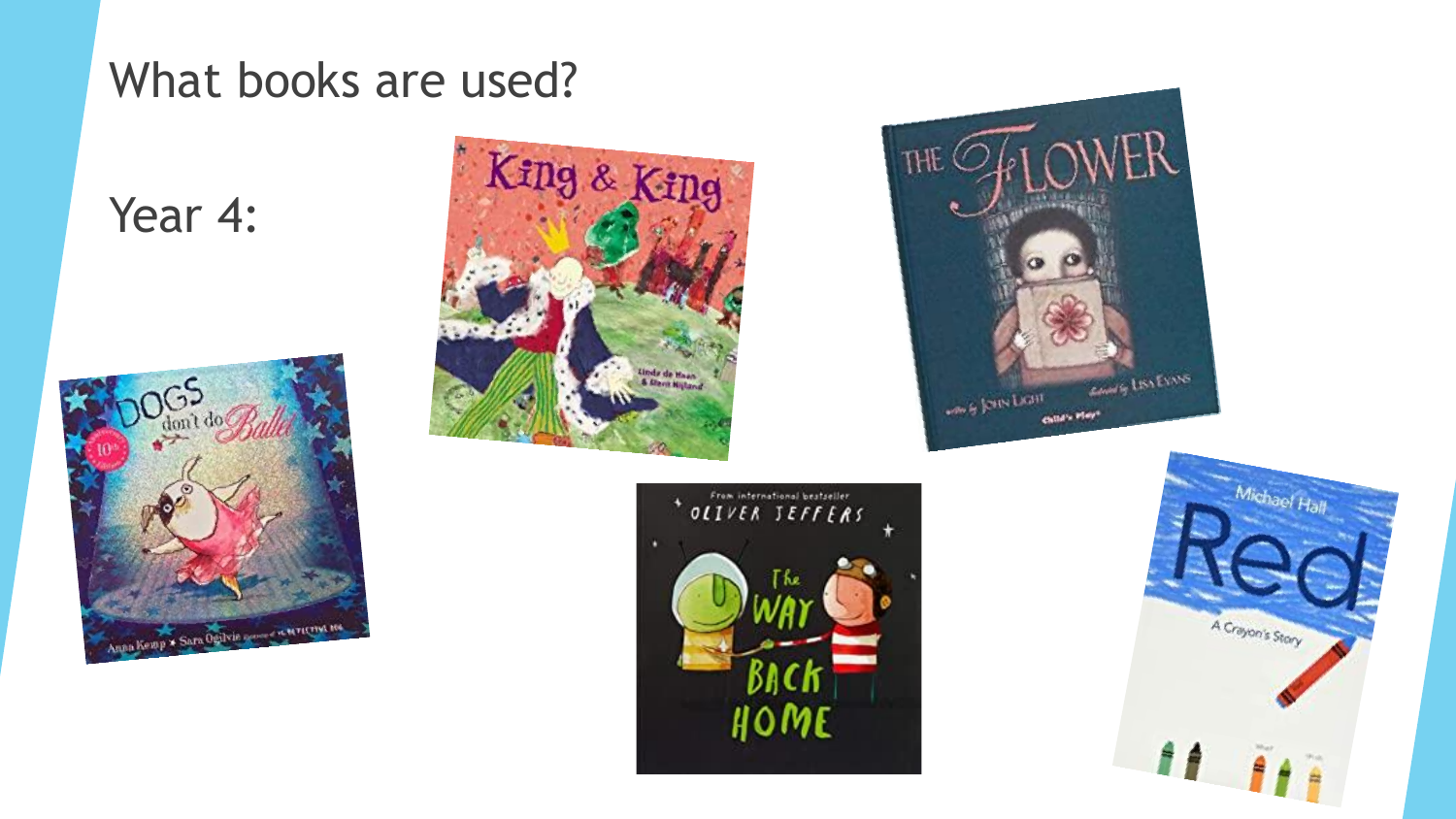## What is the lesson outcome or focus?

## Year 4:



To know when to be assertive.



To overcome language as a barrier.



To ask questions



To understand why people choose to get married.

Michael Hall

A Crayon's Story

To be who you want to be.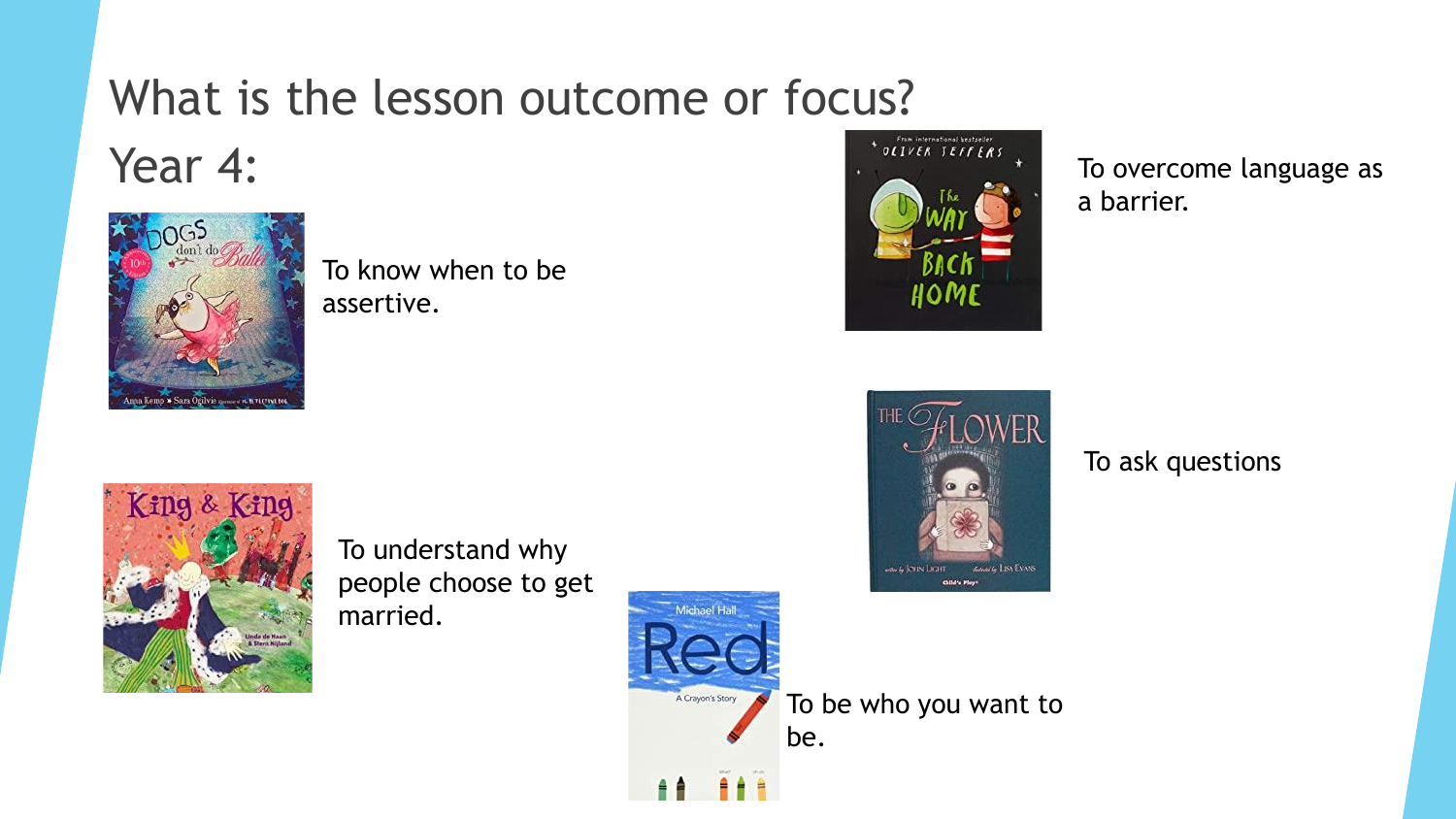#### Year 5:







![](_page_14_Picture_5.jpeg)

![](_page_14_Picture_6.jpeg)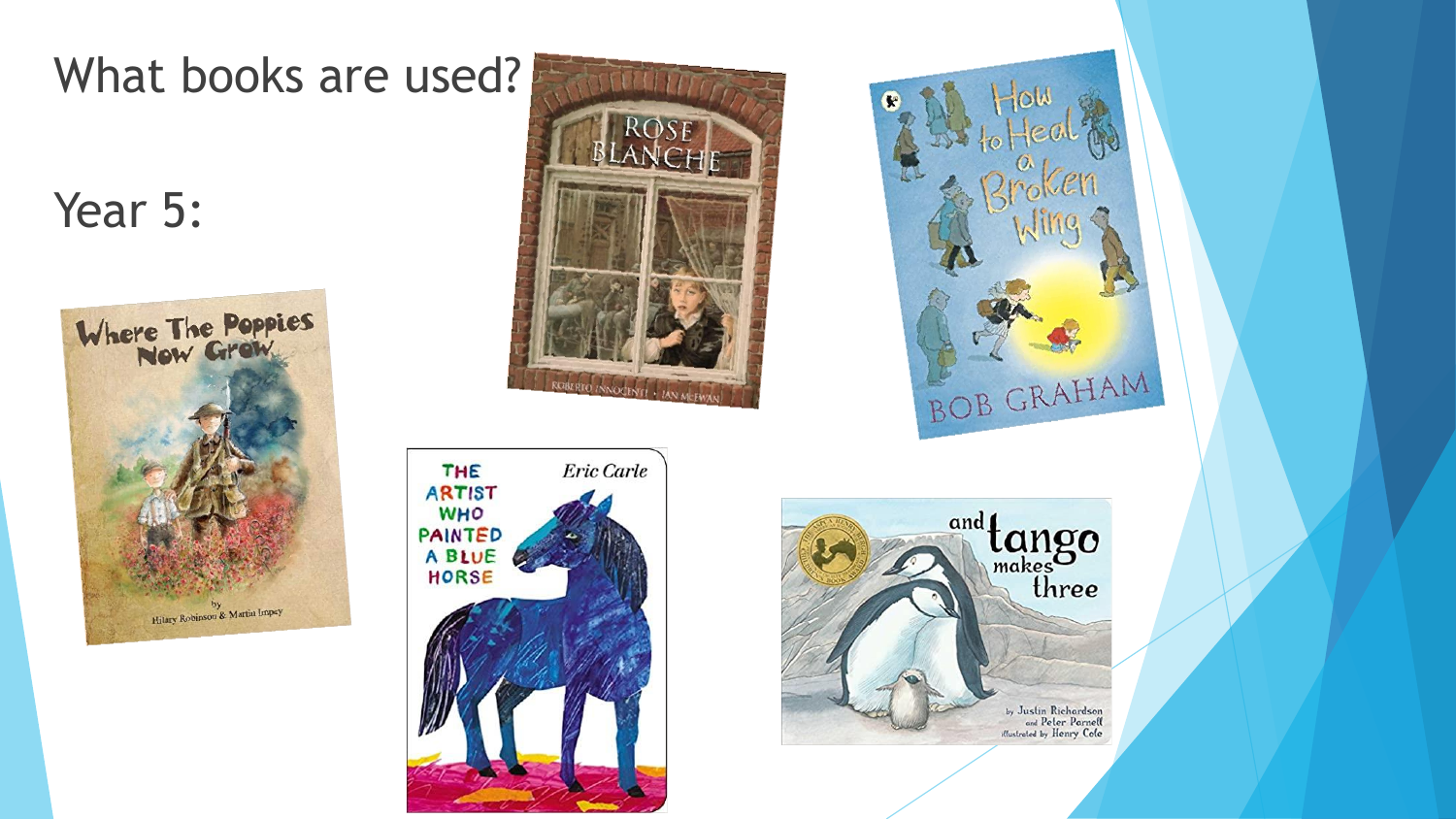## What is the lesson outcome or focus?

## Year 5:

![](_page_15_Picture_2.jpeg)

To learn from the past.

![](_page_15_Picture_4.jpeg)

#### To justify my actions

![](_page_15_Picture_6.jpeg)

![](_page_15_Picture_7.jpeg)

![](_page_15_Picture_8.jpeg)

To recognise when someone needs help.

To appreciate artistic freedom.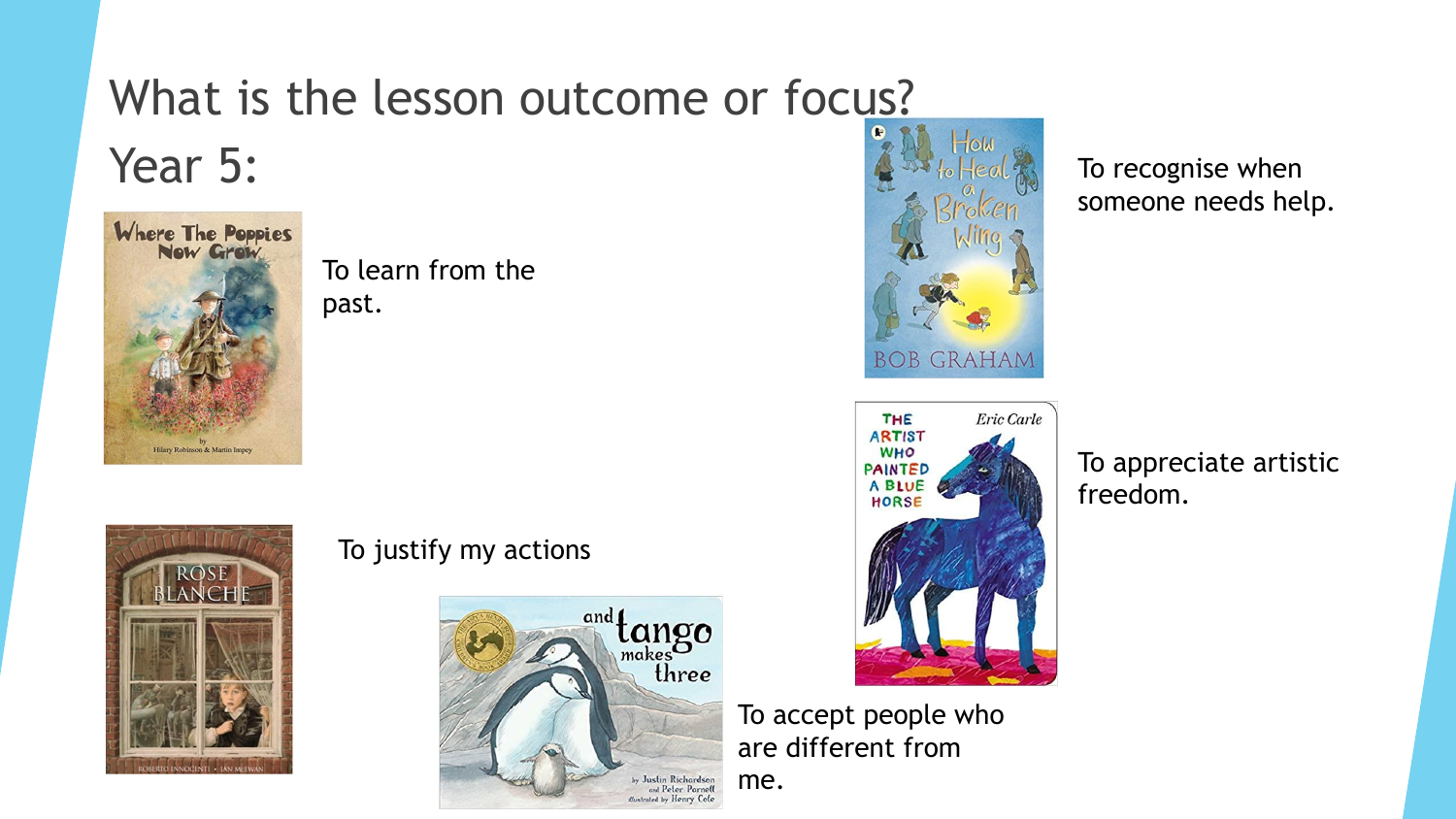![](_page_16_Picture_0.jpeg)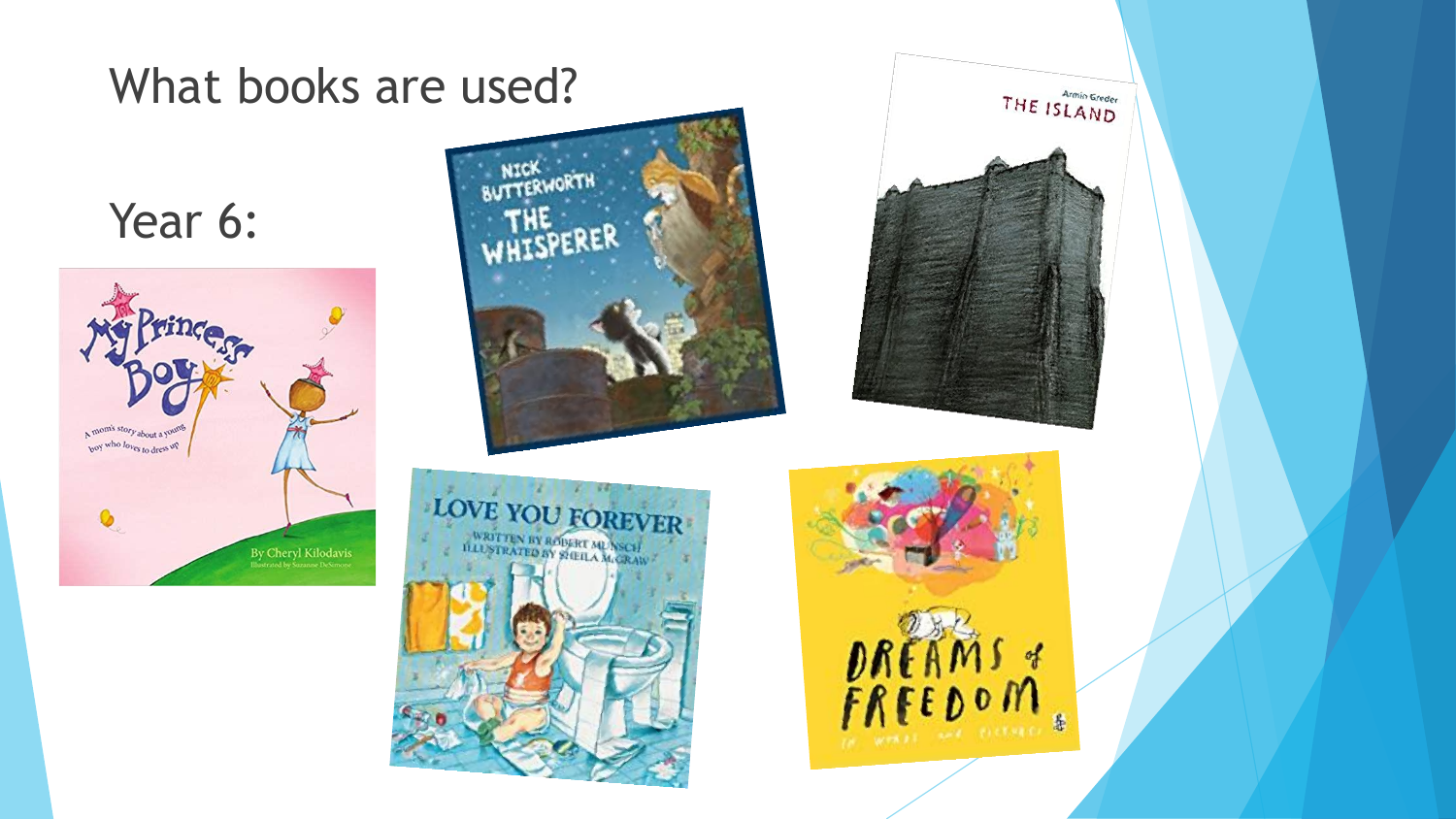## What is the lesson outcome or focus? Year 6:

![](_page_17_Picture_1.jpeg)

#### To promote diversity

![](_page_17_Picture_3.jpeg)

To consider how my life may change as I grow up.

![](_page_17_Picture_5.jpeg)

![](_page_17_Picture_6.jpeg)

![](_page_17_Picture_7.jpeg)

To stand up to discrimination.

To challenge the causes of racism.